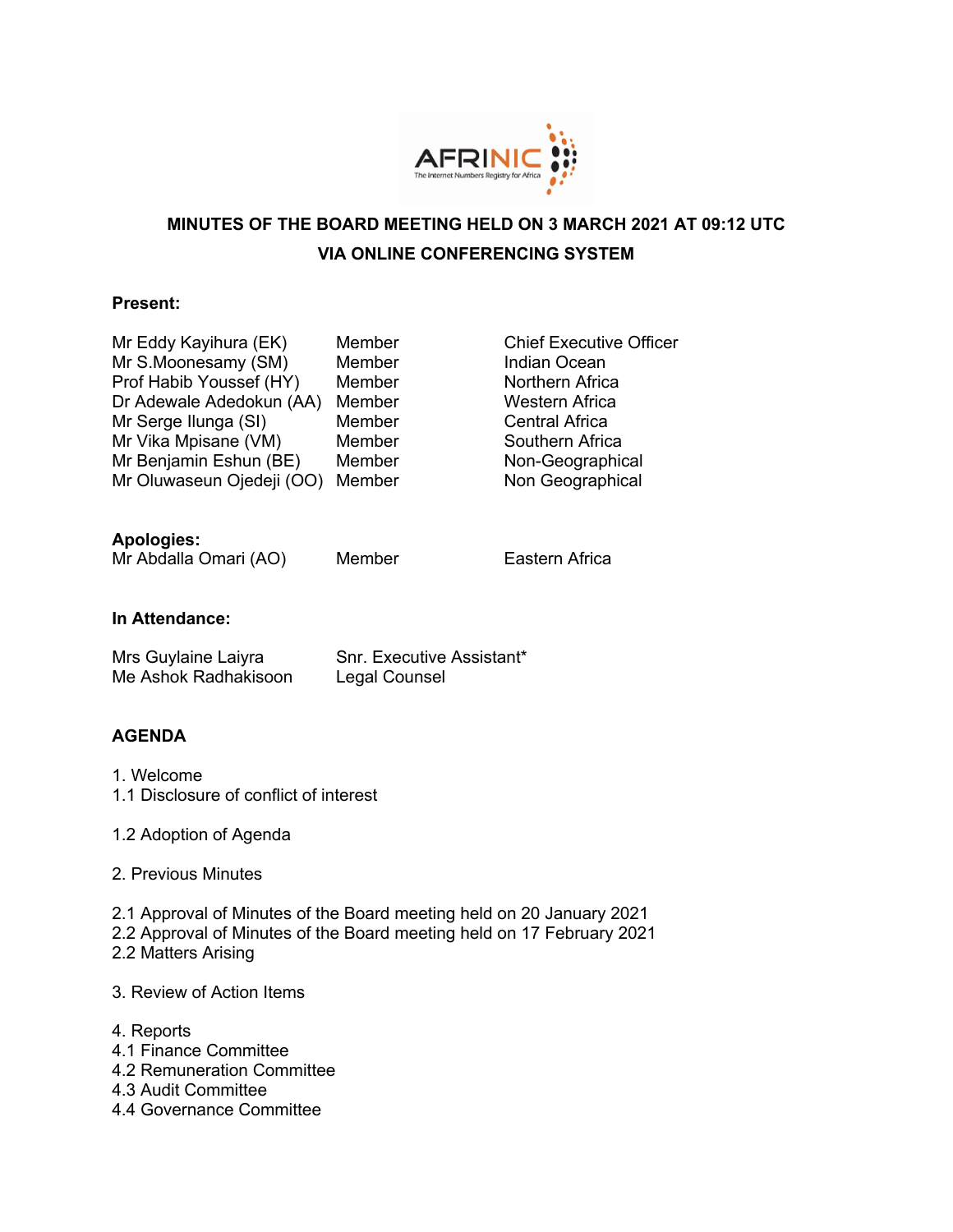4.5 Reform Committee 4.6 Nomination Committee 4.7 CEO Report 4.8 Chair Update 5.0 Company Secretary 6.0 Appeal Committee Status

7.0 A.O.B 7.1 8.0 Next Board Meeting

++++++++++++++

### **BUSINESS OF THE DAY**

## **1. Welcome**

The Chair welcomed the members present and opened the meeting at 09:12 UTC. A roll call was carried out to confirm quorum.

## **1.1 Disclosure of conflict of interest**

VM declared a conflict of interest for Agenda Item no. 4.6.

## **1.2 Adoption of Agenda**

The Agenda was adopted as circulated. Proposed HY. Seconded VM.

## **2. Adoption of previous minutes**

## **2.1 dated 20 January 2021**

### **Resolution 202103.599**

The Board approved the minutes of the Board Meeting held on 20 January 2021 with amendments.

Proposed SI. Seconded HY.

## **2.2 dated 17 February 2021**

### **Resolution 202103.600**

The Board approved the minutes of the Special Board Meeting held on 17 February 2021 with amendments.

Proposed OO. Seconded VM.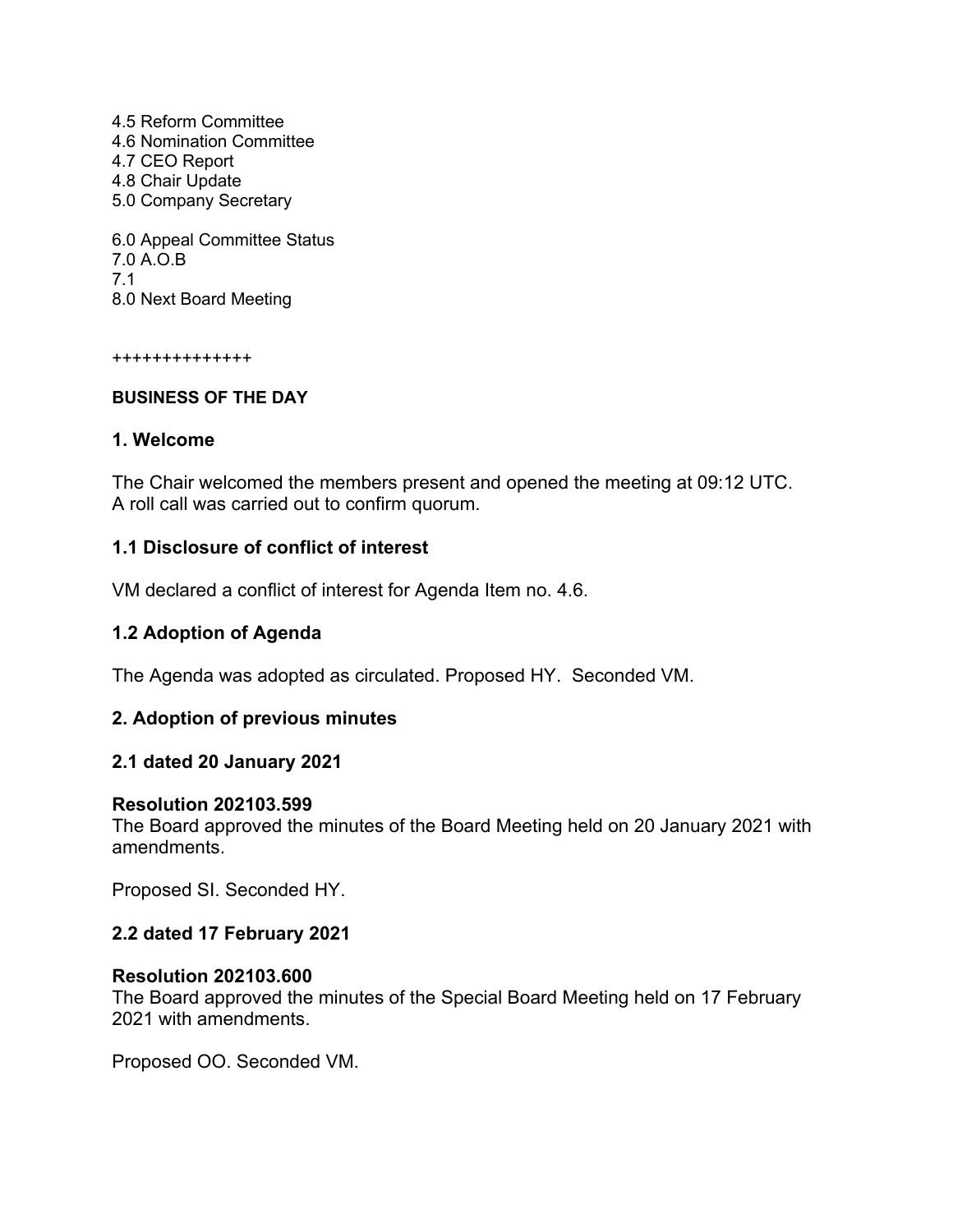## **2.3 Matters Arising**

## **2.3.1 Minutes dated 20 January 2021 – Agenda Item no 5 . WHOIS Database Accuracy Report**

VM raised a query on the loopholes that were identified in the internal processes that resulted in the misappropriation of IP resources and the measures taken to address those loopholes including any actions taken against the staff responsible at that period for such gaps in internal control and management. The misappropriation of IP resources has caused gross reputational damage to the company and the Board members, and it is important that such negligence is sanctioned.

The Chair proposed that the matter be added as an agenda item for discussion in the next Board meeting.

VM will prepare a board paper on his position and circulate to the Board members.

## **3. Review of Action Items**

**Action Item 202101.01 :** The Audit Committee to follow-up on the recommendations made on the FIRE Programme Audit Report. Deadline end of February 2021. **Status:** Action Item to be kept Open. The Internal Auditor will submit a report by the end of March 2021. New Deadline End of March 2021.

**Action Item 202012.01:** The Finance Committee to review the Reserve Policy as per resolution 201801.60 and report back to the Board by the end of February 2021 **Status:** Action Item to be kept Open. New Deadline End of March 2021

**Action Item 202011.01:** The Finance Committee to submit a report on the Financial Impact Analysis on the RIR Transfer Policy **Status:** Action Item to be closed. Under Finance Committee report.

**Action Item 202011.02:** The Chair to follow up on the KYC status by 30 November 2020. **Status:** Action Item to be kept Open. The Audit Committee to follow up on the KYC and send a report back to the Board by 17th March 2021.

**Action Item 202011.03:** The CEO to notify the members about the revised AFRINIC Bylaws once the filing of the AFRINIC Bylaws is completed. Deadline 4 December 2020. **Status:** Action Item to be closed. Completed.

**Action Item 202010.02:** The Remuneration Committee to review a new Bonus Policy by the end of November 2020.

**Status:** Action Item to be closed, Under Remuneration Committee report.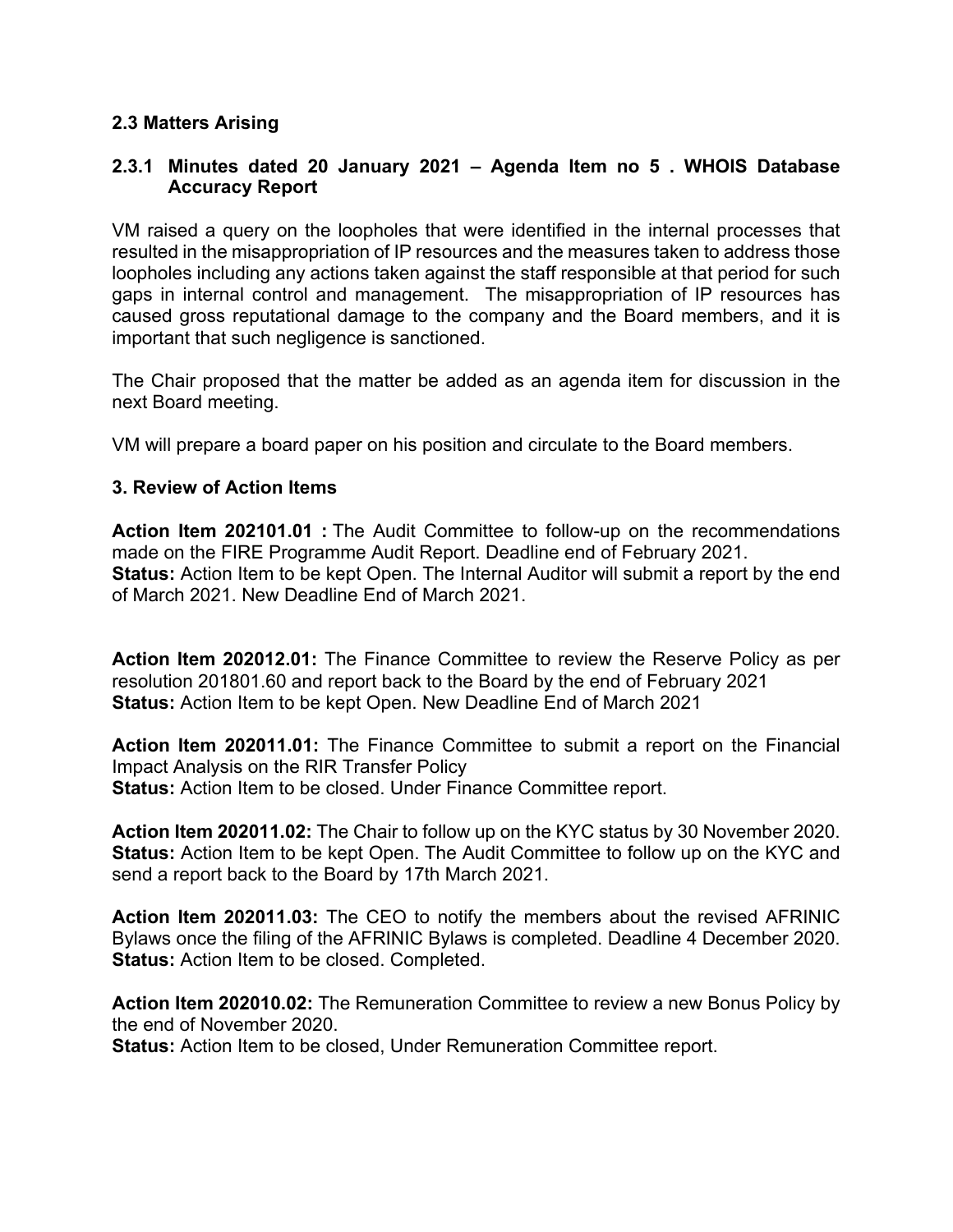**Action Item 202010.04:** The Audit Committee to follow up on the CSR and status of previous issues raised on the Management Letter. **Status:** Action Item to be closed.

**Action Item 202006.02:** The AuditCo to share the Business Continuity Plan by 17 June 20 to the Board for approval.

**Status:** Action Item to be kept Open. The Chair has provided comments to the CEO for edits. New Deadline April 2021.

**Action Item 202006.07 :** The Management and the Finance Committee to review the discount policy and submit to the next Board meeting for consideration. **Status:** Action Item to be closed. Under Finance Committee Report.

**Action Item 202006.12:** The Finance Committee to consider the 'Business Impact of COVID19' on the company and to report back to the Board. **Status:** Action Item to be closed. Under Finance Committee report.

**Action Item 202006**.**13**: A public consultation for the Appeal Committee Terms of Reference to be opened for a period of one month **Status:** Action Item to be kept Open. New Deadline End of April 2021

**Action Item 201908.04 :** The Audit Committee to oversee a report on Members who have not yet signed the RSA.

**Status:** Action Item to be closed. 3 members remaining, they have neither paid nor signed the RSA. If payment is still not received at the end of March 2021, they will be closed.

**Action Item 201905.02**: The incoming CEO to conduct an evaluation of the current operational structure and make recommendations to the Board within 12 months after assumption of duty.

**Status:** Action Item to be closed, Under the Remuneration Committee Report

**Action Item 201905.04:** The CEO to review the current Travel Policy. The Remuneration Committee to oversee the implementation and report to the Board.

**Status:** Action Item to be kept Open. Deadline March 2021.

## **4. Reports**

## **4.1 Finance Committee**

The Board took note of the report of the Finance Committee. The following points were noted.

● Quarter 4 Report – 2020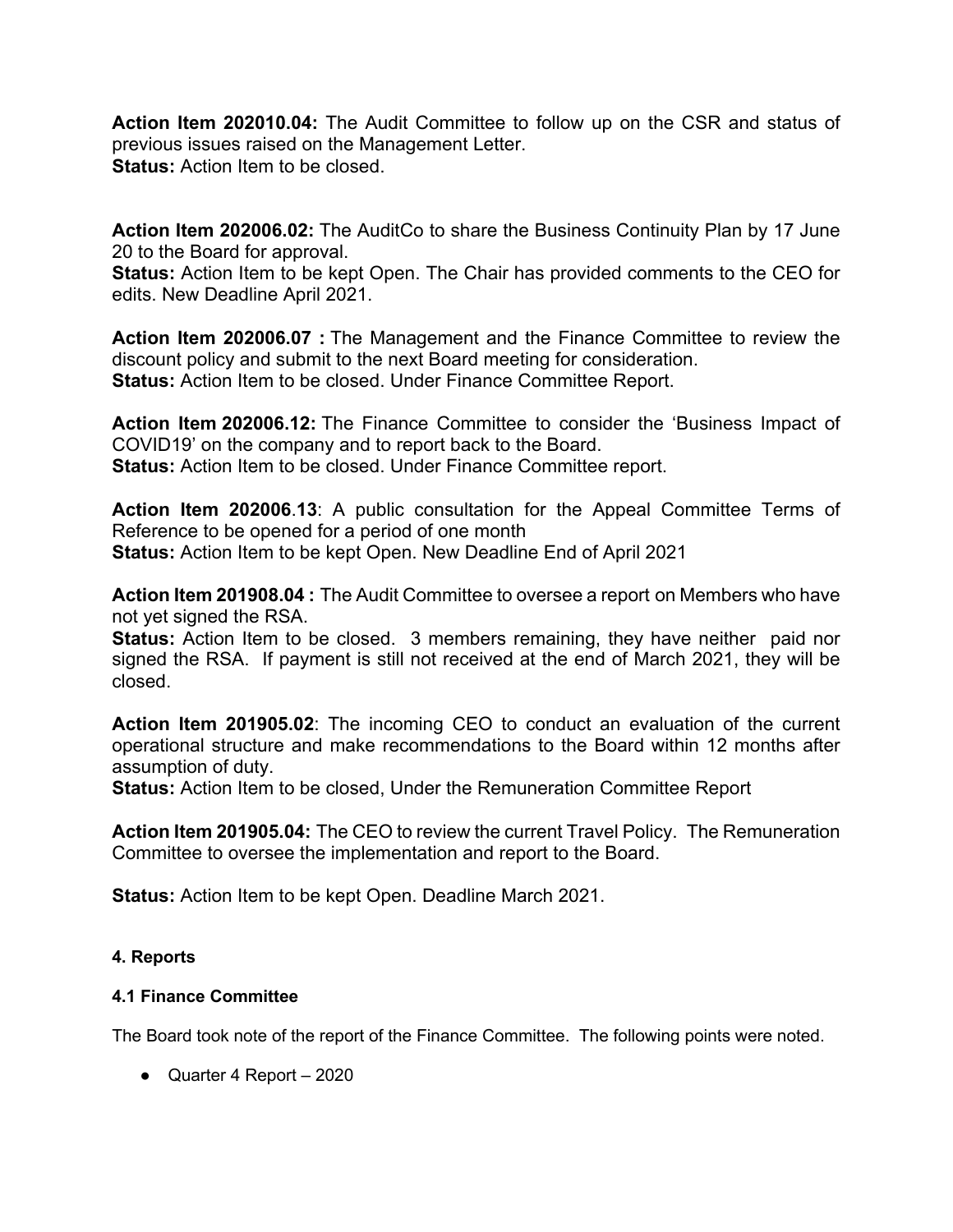The Committee has reviewed a draft report for the unaudited income and expenditure for the year 2020. The draft report will be subject to amendments after the external audit exercise. The Chair pointed out that the Quarter 4 report should be circulated on the 15th of January 2021. The short version should not be published until the auditing is finalised.

The Secretariat was requested to circulate the report to the Board.

● 2022 Budgeting Roadmap.

The Management will submit a draft budget by the end of September 2021, and by mid-October the Committee can review and submit the final draft budget to the Board. The Committee has approved the request from the Management, for the Board to participate in the October meeting whereby the budget will be reviewed, in order to provide feedback and ease the process of budget approval.

● Cost effectiveness exercise.

Revenue maydrop once the company reaches IPv4 depletion. The Committee has requested the management to undertake a cost effectiveness exercise to better understand the cost drivers. A report will be submitted to the Board in Quarter 3.

One member SO proposed that the Management. should consider potential investment opportunities for example of having their own AFRINIC headquarter than renting office space. The Committee to further discuss and to make feasibility assessment on such investment in the long run. The Committee to also consider whether AFRINIC have met its reserve strategy.

● Financial Impact Analysis of the Inter-RIR Transfer Policy

The Committee highlighted the attention of the Board on the financial impact analysis of the implementation of an inter-RIR Transfer Policy. The policy is still pending under the Appeal Committee. It is recommended for the Board to take note of the report and to further discuss, if required.

● Discount Policy

The document to be updated into a policy. The Management will prepare a policy and resubmit to the Committee in Mid-May 2021. It is expected that discounts will be effective in 2022.

● Business impact of COVID

The Management has updated the report on Business Impact of Covid and how the office manages the potential impacts.

### **4.2 Remuneration Committee**

The Board took note of the report of the Committee, mainly;

● COO Recruitment Process

The recruitment is ongoing and has been extended for 2 weeks.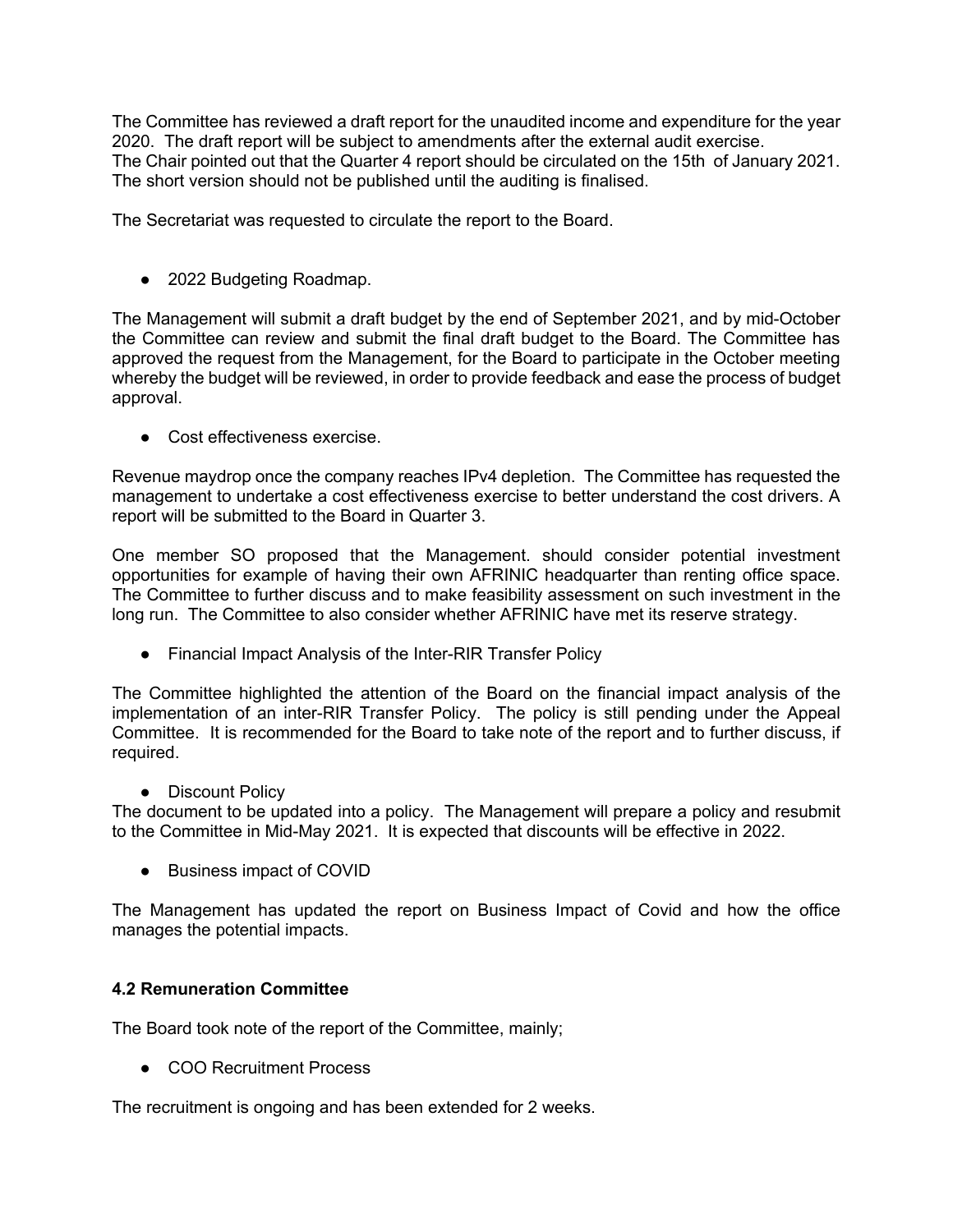• Organisation Structure

The Committee has reviewed the Organisation Structure as developed by Deloitte and took note of the clarifications received from the CEO. The Committee recommends the approval of the Organisation Structure.

● Bonus Policy.

The Committee has reviewed the bonus policy and recommends the approval of the Bonus Policy.

After discussion, the Chair ruled that the approval of the new organisation structure and Bonus Policy will be deferred to the next scheduled Board meeting.

The Chair also highlighted the Actingship Policy to the CEO and advised to check the policy in line with staff presently under actingship positions.

### **4.3 Audit Committee**

The Board took note of the report of the Audit Committee as follows;

● The External Audit exercise

The external audit plan is in progress and is now expected to be completed by the end of March 2021. A new schedule of completion will be submitted.

• MyAfrinic access right

The Internal Auditor has pointed out a lack of access segregation on MyAFRINIC and the matter has not yet been resolved because of the ongoing upgrade of MyAFRINIC. The Management is requested to provide measures taken to mitigate the risks and when the issues can be sorted from MyAFRINIC.

● Assisted Members Review

Out of 30, only 3 members have not yet signed the RSA.

● FIRE Audit

The Internal Auditor is working on updating the report according to the suggestions and will resubmit a new report by the end of March 2021.

- Internal Audit Plan
- ●

The Committee recommends that the Board approves the audit plan for 2021.

The Committee will use the 2020 Internal Audit Plan to evaluate the work of the Internal Auditor and measures his performance. The Committee is drafting a set of KPIs for 2021 for the Internal Auditor.

The Board took note of the audit plan for 2021 as submitted by the Audit Committee.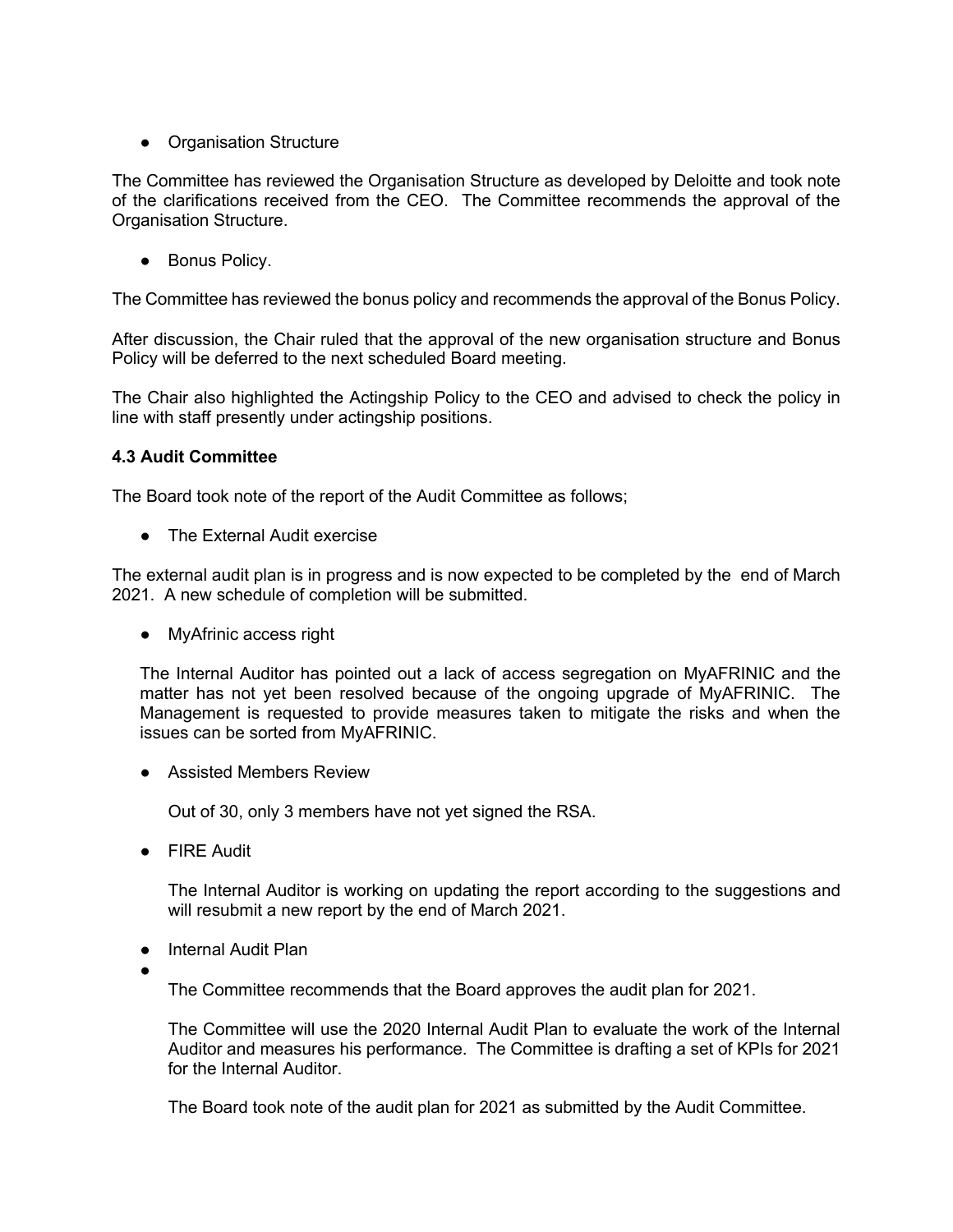### **4.4 Governance Committee**

The Governance Committee has not yet met for the year to elect its leadership.

### **4.5 Reform Committee**

No update.

### **4.6 Nomination Committee**

No update.

### **4.7 CEO Report**

The Board took note of the report of the CEO as circulated.

The Legal Cases with respect to Logic Web is ongoing.

After consultation with the community and feedback received, the AFRINIC mailing list Terms of use has been amended accordingly.

The Board approved the revised AFRINIC mailing list Terms of Use.

### **Resolution 202103.601**

**WHEREAS** at its meeting held in January 2021, the Board took note of a proposed Terms of Use in respect of AFRINIC's Mailing Lists and requested Management to initiate consultation with both its members and its Community in respect thereof prior to implementation of same.

**WHEREAS** on 02 February 2021, Management opened a Call for Comments in respect of the aforesaid proposed Terms of Use with deadline set for 28 February 2021.

**WHEREAS** Management has considered the feedback received following the said Call for Comments and the initial proposed Terms of Use has been amended accordingly.

**WHEREAS** the initial proposed Terms of Use was subsequently revised.

**RESOLVED** to approve the revised proposed Terms of Use.

Proposed EK. Seconded SI. Resolution approved unanimously.

The CEO reiterated the present situation on the PDWG and rpd mailing list and the need for the Board to consider the matter.

### **4.8 Chair Update**

The Chair updated the Board on the activities he carried out last month as per report circulated.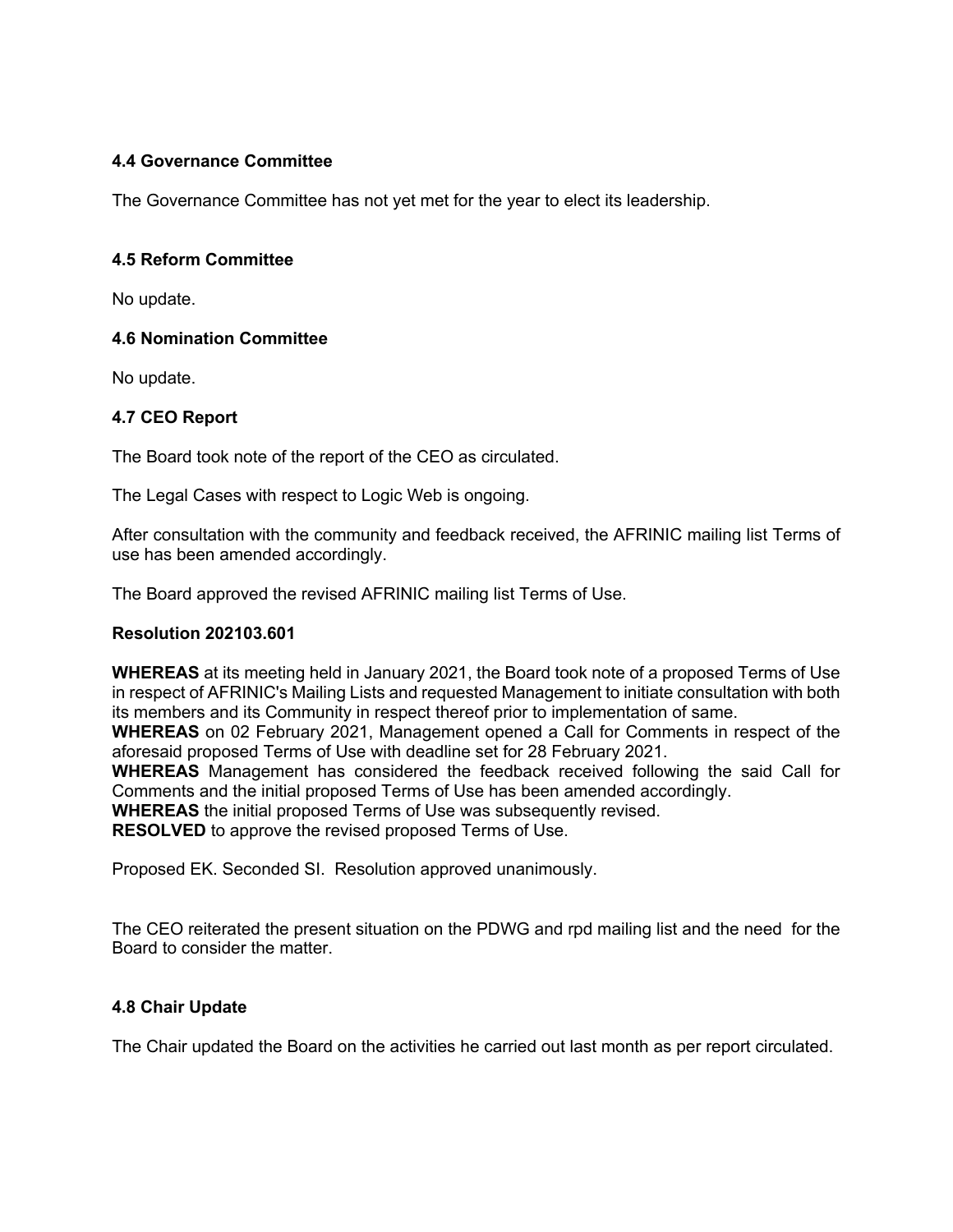*The Legal Counsel and the Snr EA were requested to leave meeting at 11:51 UTC ; and resumed at 12:24 UTC.*

### **5.0 Company Secretary**

The Board discussed on the Company Secretary position and tasked the Board Chair to work on a proposal and submit to the Board.

### **6.0 Appeal Committee Status**

The Board took note of the report on the status of the Appeal Committee and the way forward.

The Chair opened the floor for discussion on the terms of reference, quorum and Section 3.3.4.

The Legal Counsel explained that the ToR does not provide for a quorum; the Committee is made up of 5 members and if the 5 is not present, then there is no committee to consider such appeal. The Committee as it stands now is not operational as per the legal interpretation.

Section 3.3.4 is applicable only when there is an appeal in progress and the Board decides to replace one or all 5 of the appeal committee.

The CEO reiterated the situation within the Policy Development and the need for the Board to consider the matter.

The Chair advised to follow the legal advice.

The Chair proposed to reconstitute the committee into an ad hoc committee with the same members and let the ad hoc committee complete the remaining appeals.

It is noted that there is already an ongoing process to update the Appeal Committee's ToR.

The Legal Counsel pointed out that the recommendations should be held step-wise by suspending the actual ToR and then work on a framework to update the ToR . Until such time as a new ToR is not ready, an ahdoc Appeal Committee is constituted to continue the appeal work. The Chair proposed to contact the 3 remaining members and seek their respective consent to be a member of the ahdoc committee and consider the remaining appeals. The ToR will be suspended after they have informed on their availability via resolution.

### **7.0 AoB**

None

### **8.0 Next Board Meeting**

The next Board meeting is scheduled for Wednesday 14 April 2021 at 09:00 UTC

### **9.0. Closure**

The Chair moved to close the meeting at 13:37 UTC. Proposed HY. Seconded EK.